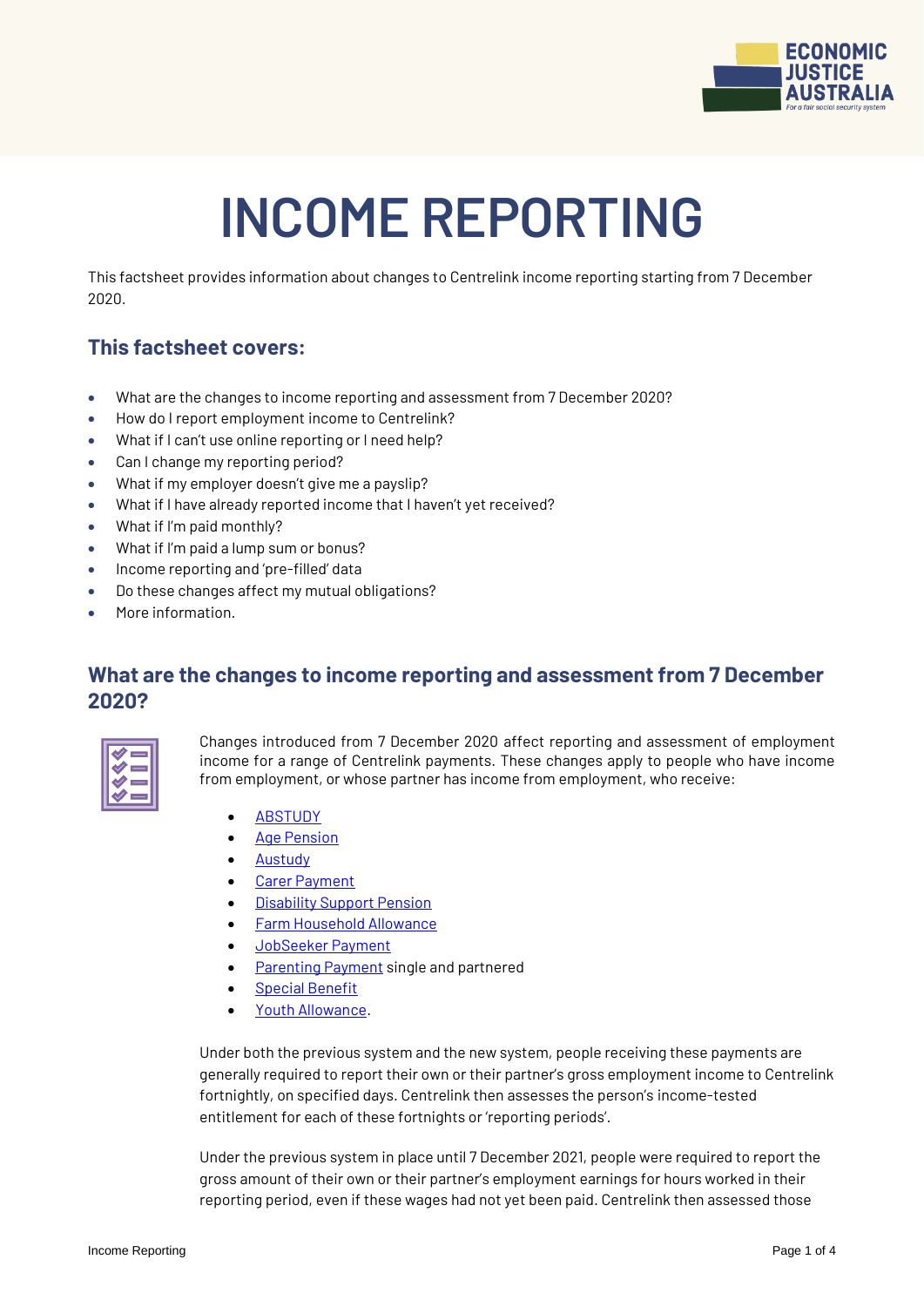

earnings under the income test for that fortnight's instalment – the assessment taking into account paid as well as unpaid earnings for days worked in the reporting period.

The changes from 7 December 2020 mean that if you receive one of these payments and you or your partner has been working, your earnings will only be assessed by Centrelink once they have been paid by the employer. If you or your partner worked in your reporting period but the employer has not yet processed your wages, you do not need to report the income to Centrelink. These earnings will not affect your Centrelink payment for that fortnight. The employment income will affect your Centrelink payment once the employer has paid the wages.

#### **How do I report income to Centrelink?**

Centrelink will notify you of your reporting days and your 'reporting periods', which for employment income are generally fortnightly.

You can report your income and changes to your circumstances using your [Centrelink online](https://www.servicesaustralia.gov.au/centrelink-online-account)  [account,](https://www.servicesaustralia.gov.au/centrelink-online-account) [the Express Plus Centrelink mobile app,](https://www.servicesaustralia.gov.au/express-plus-mobile-apps) or by phone on your regular payment line. For detailed information about reporting options se[e here.](https://www.servicesaustralia.gov.au/individuals/topics/how-report-your-income-centrelink/53209)

**It is important to make sure you report the gross amount of employment income paid in your reporting period. This is the amount paid by your employer before tax and other deductions. You should be able to find this information on your or your partner's payslip/s.**

## **What about income from self-employment?**

Income from self-employment income is reported and assessed differently.

Reporting processes for people who are self-employed have not changed. Business income is usually assessed by Centrelink once a year, and does not need to be declared fortnightly. If there are changes to your business income, or you start a new business, you must provide Centrelink with an updated profit and loss statement within 14 days.

## **What if I can't use online reporting or I need help?**



- If you are unable to report your income online, you can:
	- phone Centrelink's reporting line on 133 276 (13 EARN)
		- visit a Centrelink [service centre.](https://findus.servicesaustralia.gov.au/)

## **Can I change my reporting period?**

You can ask Centrelink to change your reporting period to make your Centrelink reporting day the same as the day you receive your payslip/s. This may make it easier to report the income paid by your employer in your reporting period, especially if you or your partner have casual jobs with varying hours.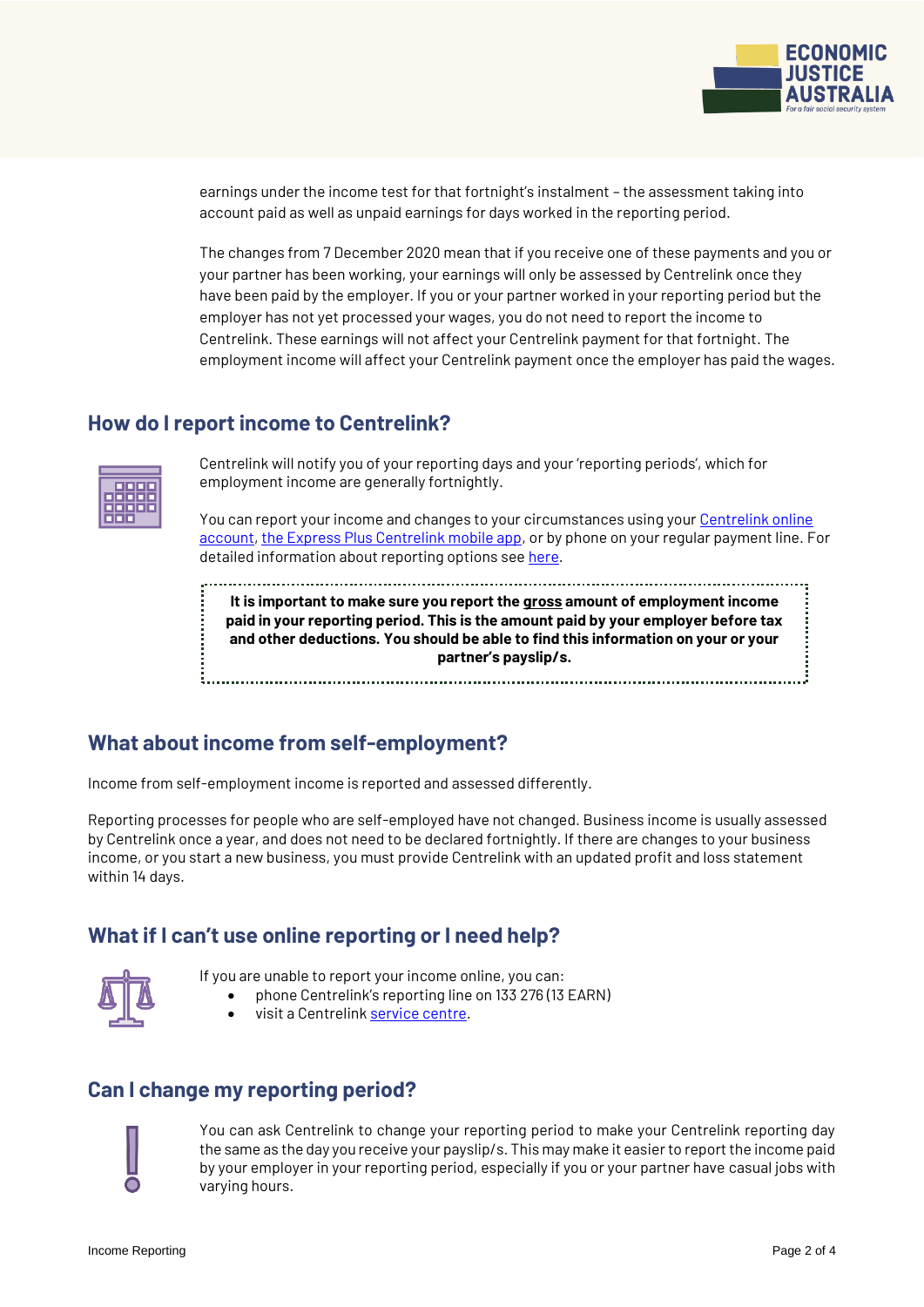

## **What if my employer doesn't give me a payslip?**



 $\bullet$ 

Employers should provide payslips to their employees. Read more about [payslips](https://www.fairwork.gov.au/pay/pay-slips-and-record-keeping/pay-slips) on the Fair Work Ombudsman website.

If you don't get payslips, ask your employer to provide them or tell you the gross amount you were paid by them in your reporting period.

## **What if I have already reported income that I haven't yet received?**

You may have already reported earnings to Centrelink for days worked prior to 7 December 2020 that you have not yet received. To avoid these earnings being assessed again under the new system, you will need to deduct any gross earnings previously reported under the old system from amounts reported in a reporting period covering the period up to 20 December.

You can do this by using your [Centrelink online account](https://www.servicesaustralia.gov.au/individuals/services/centrelink/centrelink-online-account) through [myGov](https://my.gov.au/) or the Express [Plus Centrelink mobile app.](https://www.servicesaustralia.gov.au/individuals/services/centrelink/express-plus-centrelink-mobile-apps) You will be asked some extra questions to help you do this one-off report.

#### **What if I'm paid monthly?**



If you are paid monthly, you will need to advise Centrelink of the period covered by your monthly wage payments. Your monthly pay will be assessed under the income test from the beginning of the reporting period in which it was paid, and will continue to affect your payment for the number of days covered by the monthly pay.

For example, if you notify Centrelink that you received a monthly wage payment representing 31 days of employment income, assessment of the gross amount paid will be apportioned forward for 31 days - starting from the first day of your reporting period.

## **What if I'm paid a lump sum or bonus?**



Apportionment works the same way for back-pay, lump sums and bonuses. For example:

- If you get back pay, the amount will be assessed in your future payments for the same amount of time as the back pay was for. This is instead of applying it in the past when you earned it
- A Christmas/end of year bonus will be assessed under the income test from the beginning of the fortnight in which it is paid and apportioned forward for 52 weeks.
- A quarterly commission paid as a lump sum for the previous three months of sales will be apportioned forward for three months.

You can tell Centrelink about these types of payments online.